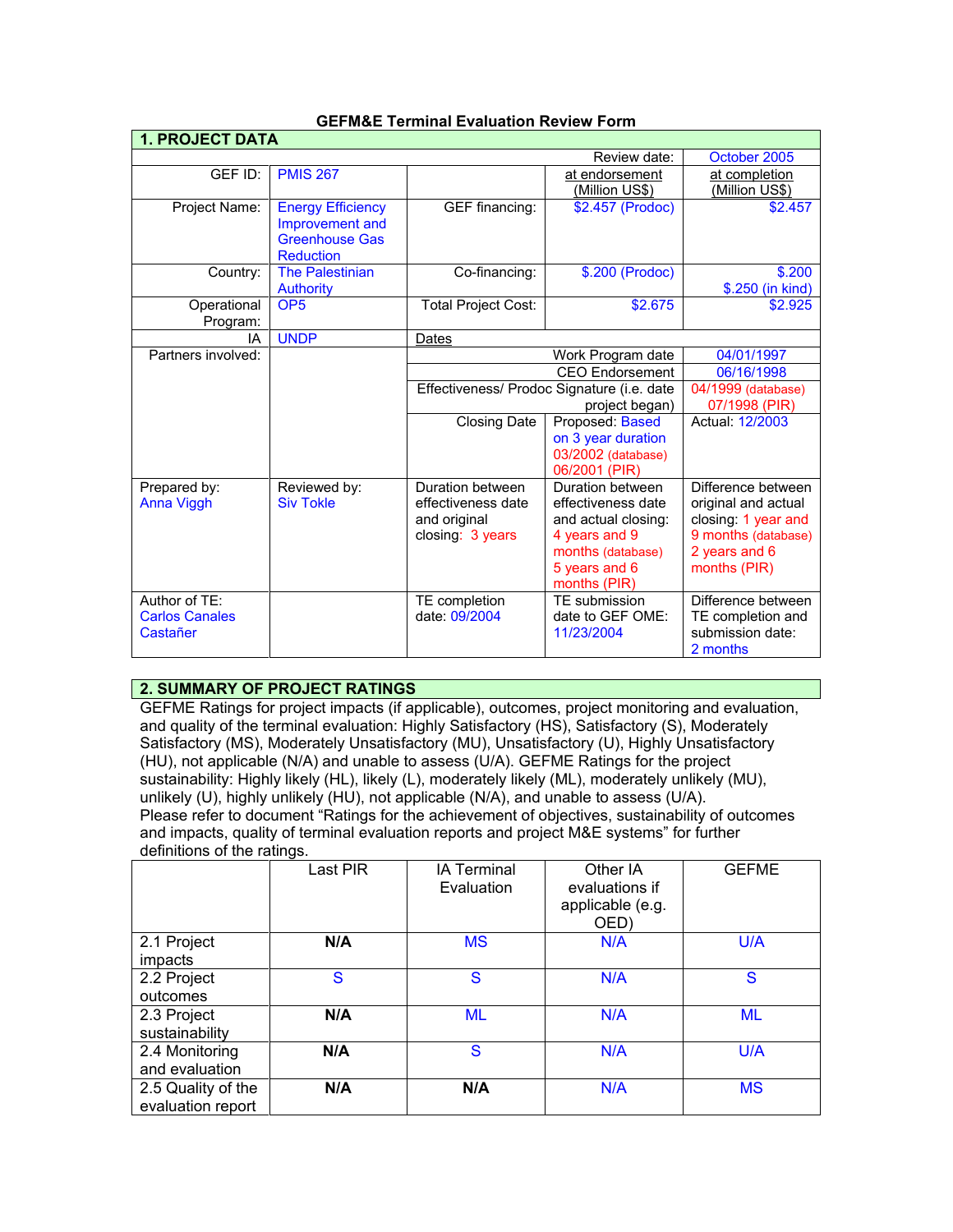**Should this terminal evaluation report be considered a good practice? Why?** No. The TE makes numerous statements that are not properly supported with evidence. For example, "the project has made a solid impact and most probably will contribute decisively to attain the long term target." The calculations of GHG avoidance are missing. Furthermore, the TE does not include the actual project costs and co-financing used.

# **3. PROJECT OBJECTIVES, EXPECTED AND ACTUAL OUTCOMES**

#### **3.1 Project Objectives**

• **What are the Global Environmental Objectives? Any changes during implementation?** No. The project's development objective was to address energy efficiency within the energy sector in the Palestinian Authority (PA), thereby assisting in the long term reduction of Greenhouse Gas emissions from electricity generation and consumption of non-renewable fossil resources, by removing a set of identified barriers to implementing such energy efficiency practices in the PA. The project document sets the target to reduce energy consumption by a total of 14 percent compared to current levels and to reduce  $CO<sub>2</sub>$  emissions by 265,000 tons per year by the year 2010. • **What are the Development Objectives? Any changes during implementation?** No. The project has four immediate objectives: 1.Improve energy efficiency in the Industrial/Commercial/Government Sector 2.Improve energy efficiency in the Residential Sector, by improving efficiency in refrigeration and lightning 3.Reduction in distribution losses, by identifying a portfolio of projects in Electricity Distribution **Efficiency** 4.Creation of an Energy Efficiency Center, to promote energy efficiency within the public and private sectors The project document sets out targets to be reached by the year 2010 for each objective: 1.To improve industrial, commercial, and residential sector energy efficiency by 17 percent by reducing awareness, information, financial, business, technology, and other barriers to energy efficiency, eliminating nearly 80,000 tons of CO2 per year. 2.To improve residential sector energy efficiency by 11 percent by reducing information, financial, equipment, and other barriers to energy efficiency, thereby reducing  $CO<sub>2</sub>$  emissions by more than  $140,000$  tons of  $CO<sub>2</sub>$  per year. 3.To facilitate a 2 percent reduction in electricity distribution line losses by identifying and evaluating potential priority projects for multilateral development bank or other funding, therefore reducing nearly  $45,000$  tons of  $CO<sub>2</sub>$  per year. 4.To facilitate the above activities by promoting increased customer awareness and strategic actions by public and private sector energy market participants through an energy efficiency center. **3.2 Outcomes and Impacts** • **What were the major project outcomes and impacts as described in the TE?** Impact The project has three long term targets for reduction of  $CO<sub>2</sub>$  emissions. According to a preliminary evaluation it has reduced more than  $45,000$  tons of  $CO<sub>2</sub>$  emissions per year through decreased distribution line losses. This exceeds the 2 percent target. For the industrial sector target of reducing CO<sub>2</sub> emissions by 80,000 tons of CO2 per year the TE states that "the project has made a solid impact and most probably will contribute decisively to attain the long term target." It is estimated that upon implementation of the recommendations put forward by the energy audits, a 10 to 20 percent energy reduction will be achieved by 2010. The majority of the recommendations put forward in the 200 audits have already been implemented.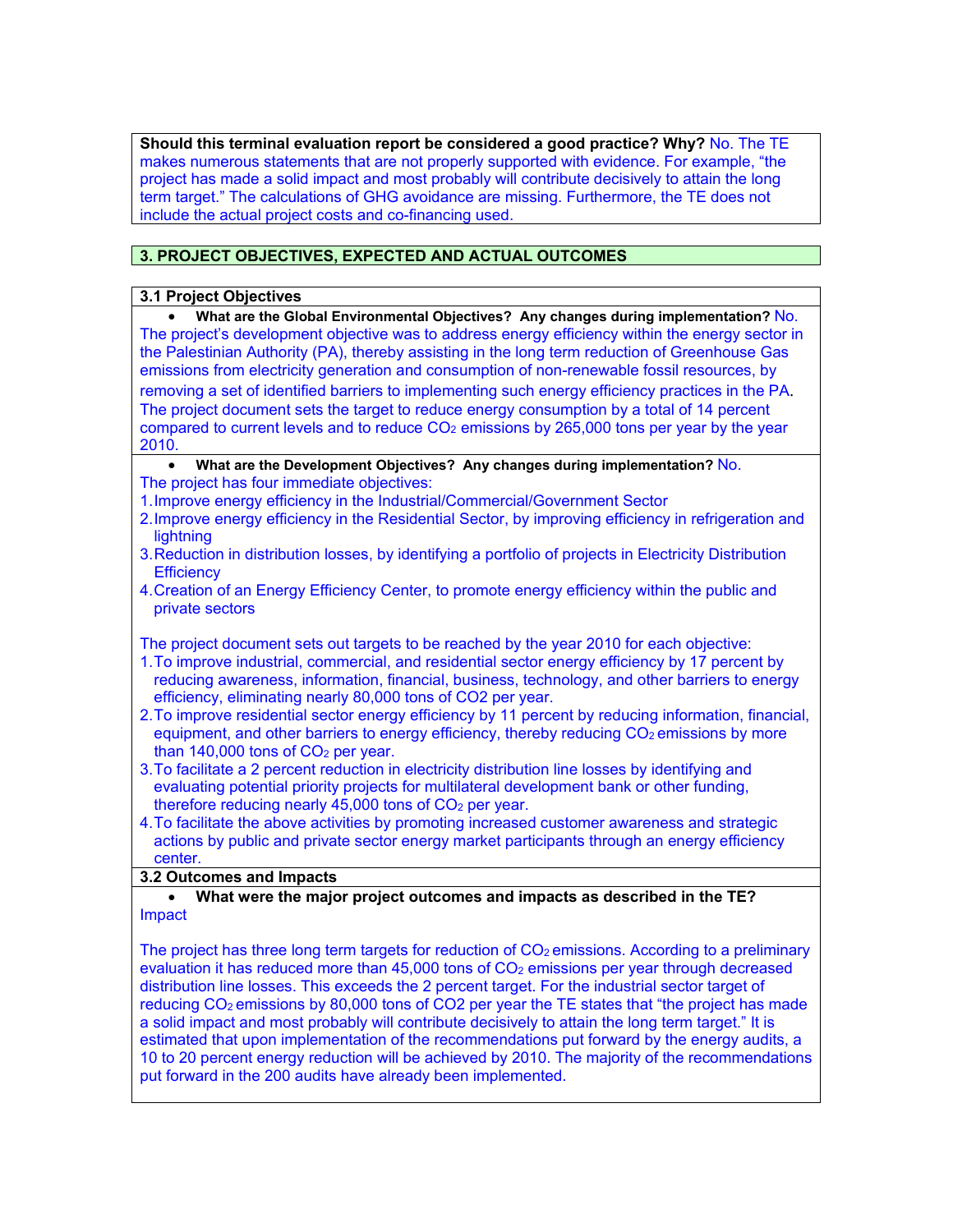Regarding the residential target of reducing  $CO<sub>2</sub>$  emissions by more than 140,000 tons per year the TE states that "the project has made a solid contribution on the road to achieving the long term target." This is qualified with that "there is a substantial risks involved in the deteriorating political and economic situation of the Palestinian Authority. This risk is true for all long term targets."

#### **Outcome**

According to the TE the project has reduced energy consumption in the industrial, commercial, and governmental sectors; 200 energy audits were performed and five demonstration projects have been implemented.

In the residential sector the project successfully introduced energy efficiency at the household level and in the market initiating a process that has its own dynamics. The evaluation's ex-post assessment of the awareness campaign indicated that 80% of the households were reached by the message and found it useful, and had implemented some kind of energy efficient change in their homes, mainly through the use of CFLs. The impact in the internal market of electrical appliances has also been significant and successful. CFLs are now available in the market, and prices have dropped dramatically: the cost of the 23 W German made CFL unit before the implementation of the CFL leasing program was around US\$12, today the cost of the same unit is about US\$4.4. The project prepared a labeling system for energy efficient refrigerators and determined the corresponding testing procedures. This proposal was submitted to the Palestinian Legislative Council for approval and enforcement.

Project activities have resulted in a 2% reduction in electricity distribution line losses. The project prepared a set of Codes of Good Practice and the major utilities have adopted the codes, but they have yet to be approved and adopted by the government.

The project has increase awareness of energy efficiency within the public and private sector particularly through the establishment of an Energy Efficiency Information Center housed in the Palestinian Energy Authority.

#### **4. GEF OFFICE OF M&E ASSESSMENT**

**4.1 Outcomes and impacts Rating: S**

**A Relevance** 

• **In retrospect, were the project's outcomes consistent with the focal areas/operational program strategies? Explain**

The project's outcomes were consistent with OP5 strategies. It was a fundamental instrument in the development and success of the energy strategy outlined by the Palestinian Authority. The project was highly relevant given the need for technical assistance to put in place effective energy efficiency measures. Outcomes contributed to the reduction of GHG emissions, codes and standards, private sector development, and awareness of energy efficiency in the public and private sector.

#### **B Effectiveness**

• **Are the project outcomes as described in the TE commensurable with the expected outcomes (as described in the project document) and the problems the project was intended to address (i.e. original or modified project objectives)?** 

Yes. The project's objectives were achieved despite the deteriorating security situation in the Palestinian Authorities. The deteriorating situation meant that the Palestinian Authority Government had to give priority to ensure security, allocating as much resources and efforts to this end. Communications and internal displacement became more difficult and complicated. The general economic situation began to deteriorate and the social situation became unstable. **C Efficiency (cost-effectiveness)** 

• **Include an assessment of outcomes and impacts in relation to inputs, costs, and implementation times based on the following questions: Was the project cost –**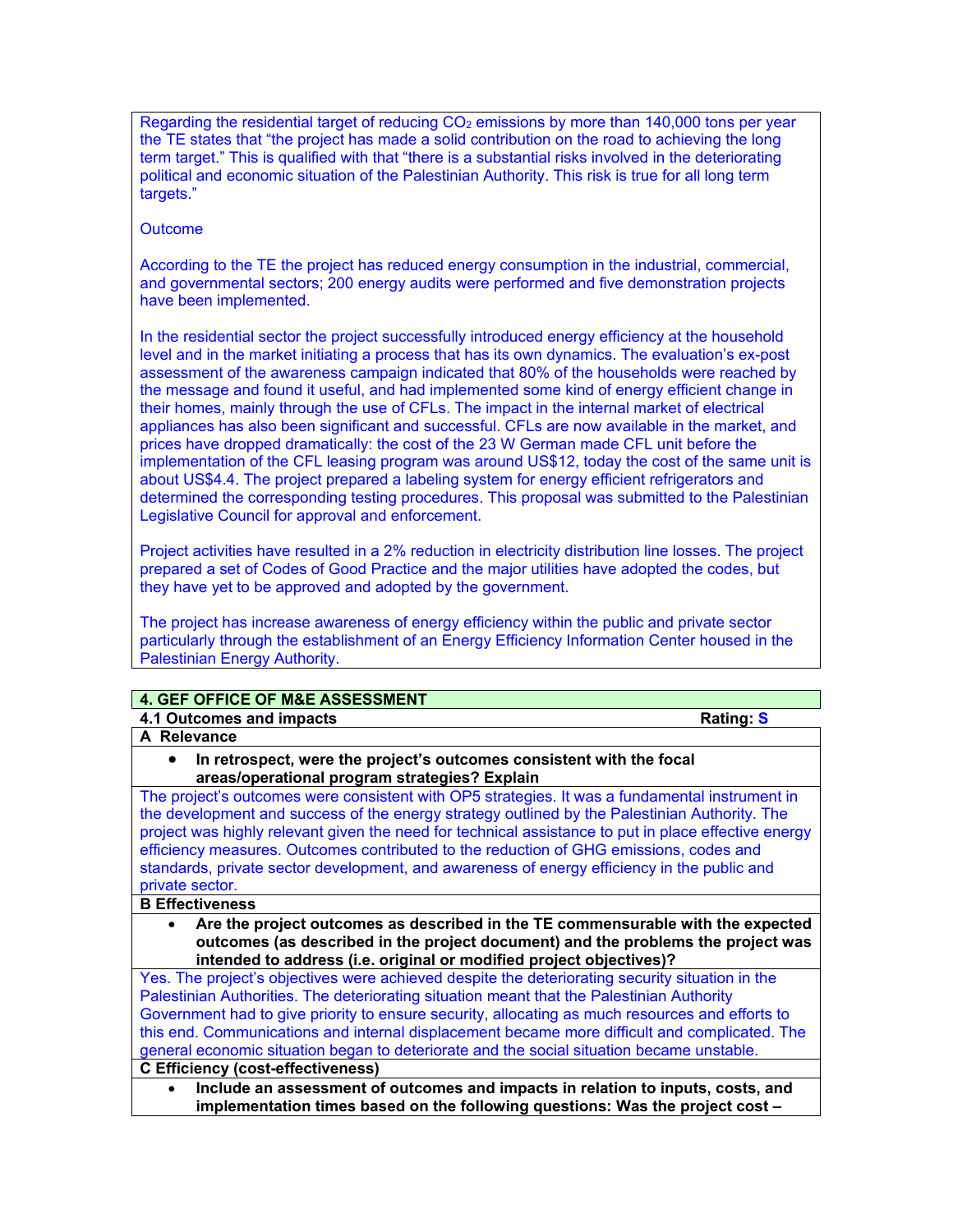**effective? How does the cost-time Vs. outcomes compare to other similar projects? Was the project implementation delayed due to any bureaucratic, administrative or political problems?**

Overall, the TE found the project cost-effective in reducing CO2 emissions through the introduction of energy efficiency actions and barrier removal. The project was efficient in achieving whatever results were feasible to achieve in the current situation in the Palestinian Authority. As a direct result of the deteriorating security situation, the Steering Committee was unable to meet regularly and alternative communication means had to be implemented. Difficulties arose in fielding international consultants and some activities were hampered. Nevertheless, in the opinion of the evaluator and taking into consideration the extremely difficult security situation and the changing priorities for the PA, the project did very well, achieving success efficiently in most activities.

The project experienced delays in the beginning and later was extended by more than a year and a half. One of the main causes for implementation delays was difficulties in recruiting local personnel and international consultants. The preparation and approval of the Terms of Reference and the corresponding contracts for consultants took more time than expected. In the case of the international consultants, reluctance to undertake assignment in the Palestinian Authority involving field visits delayed the development of some activities.

**4.2 Likelihood of sustainability.** Using the following sustainability criteria, include an assessment of project sustainability based on the information presented in the TE.

Note: The deteriorating security situation in the Palestinian Authority is a negative factor in the likelihood of the sustainability of project outcomes.

| <b>Financial resources</b><br>A                                                                   | <b>Rating: ML</b> |  |  |  |
|---------------------------------------------------------------------------------------------------|-------------------|--|--|--|
| The project identified as many as 100 projects in need of finance, advised sponsors of them on    |                   |  |  |  |
| how to obtain finance, and assessed the types of financial incentives needed to stimulate greater |                   |  |  |  |
| energy efficient equipment purchases. Future potential projects can consult a survey on financial |                   |  |  |  |
| institutions prepared by the project.                                                             |                   |  |  |  |
| Socio political<br>в                                                                              | <b>Rating: ML</b> |  |  |  |
| The project increased awareness of energy efficiency in the public and private sector. It also    |                   |  |  |  |
| established an Energy Efficiency Information Center in the Palestinian Energy Authority. The      |                   |  |  |  |
| future of the center depends on the availability of resources necessary to operate It.            |                   |  |  |  |
| Institutional framework and governance<br>C                                                       | <b>Rating: ML</b> |  |  |  |
| The enforcement of the codes, standards, and tariff systems prepared by the project depends on    |                   |  |  |  |
| the approval and adoption by the Palestinian Energy Regulation Commission, which project          |                   |  |  |  |
| support helped establish.                                                                         |                   |  |  |  |
| Ecological (for example, for coffee production projects, reforestation for carbon<br>D            |                   |  |  |  |
| sequestration under OP12, etc.)                                                                   | <b>Rating: ML</b> |  |  |  |
| The energy efficiency improvements made in the private and public sector as a result of the       |                   |  |  |  |
| project will continue to contribute to the reduction of GHG emissions.                            |                   |  |  |  |
| E Examples of replication and catalytic outcomes suggesting increased likelihood of               |                   |  |  |  |
| sustainability                                                                                    | <b>Rating: ML</b> |  |  |  |
| The opening of new business opportunities and demonstrating the economical benefits of energy     |                   |  |  |  |
| efficiency to the private sector through the successful implementation of project activities,     |                   |  |  |  |
| contributes significantly to enhance sustainability. Market changes ensure sustainability.        |                   |  |  |  |
| According to the TE, the project was successful in achieving such changes, thus ensuring          |                   |  |  |  |
| permanence.                                                                                       |                   |  |  |  |
| A 3 Accordent of the project's menitoring and evaluation system based on the                      |                   |  |  |  |

**4.3 Assessment of the project's monitoring and evaluation system based on the information in the TE** 

**A. Effective M&E systems in place: What were the accomplishments and shortcomings of the project's M&E system in terms of the tools used such as: indicators, baselines, benchmarks, data collection and analysis systems, special**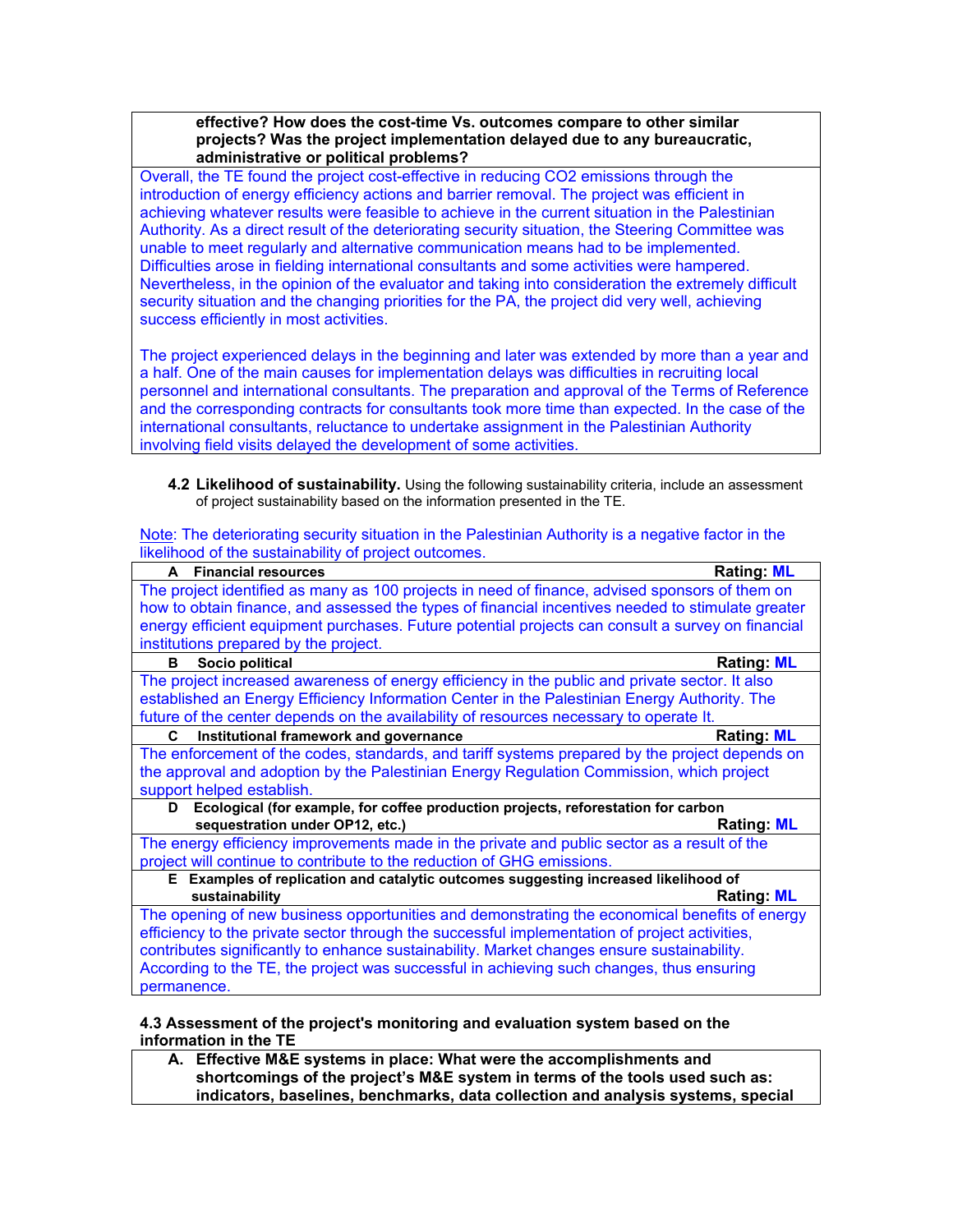# **studies and reports, etc.? Rating: U/A** The TE does not provide enough information about the M&E system to rate it. The project underwent a Mid-Term Evaluation in August 2001. According to the TE a thorough, analytical, and well structured report was prepared that included several relevant recommendations and suggestions for improving project implementation. The Mid-Term evaluators prepared a logical framework with indicator and their source of verification. The project gave due attention to the recommendations and implemented changes accordingly. The project prepared Annual Progress Reports (APR) which were discussed between UNDP and the Palestinian Energy Authority, monitoring progress and a necessary input for annual planning. The Steering Committee was a useful instrument in monitoring progress, implementing whatever coordination was necessary to secure that activities were implemented, and validating management decisions among the main stakeholders. **B. Information used for adaptive management: What is the experience of the project with adaptive management? Rating: Rating: S** The deteriorating security situation that affected the Palestinian Authority during the time of

project execution, made its implementation and operation complex and difficult. Staffing became an issue. When international consultants were unwilling to undertake services due to security concerns, project management successfully chose alternative local resources by enhancing the role of the national/regional consultants within the project to pursue the same objectives at lower costs. This also opened new opportunities to develop capacities within the PA and saved resources for new activities.

The Steering Committee also experienced difficulties in meeting regularly due to the security situation and periodic curfews. The project, in a good example of adaptive capability, begun using telephones and internet services to consult and coordinate with Steering Committee members, mitigating the effects of this adverse situation.

**Can the project M&E system be considered a good practice?** Perhaps, but it is difficult to judge without further details of the system. The Mid-Term Evaluation should have those details.

# **4.4 Quality of lessons**

Weaknesses and strengths of the project lessons as described in the TE (i.e. lessons follow from the evidence presented, or lessons are general in nature and of limited applicability, lessons are comprehensive, etc.)

**What lessons mentioned in the TE that can be considered a good practice or approaches to avoid and could have application for other GEF projects?**

The lessons learned are very general:

- Stakeholder involvement in project preparation promotes relevance, ownership and commitment, and will ensure that the project responds to actual needs and is complimentary and consistent with Government strategy. This is something that is applicable to any UNDP funded project.
- Monitoring and evaluation is essential. The Mid-Term Evaluation was critical in putting forward a set of recommendations that once implemented, had a positive effect on project performance.
- Training is fundamental for project success and sustainability. Most significant were the enhancement of the strategic planning capability, energy auditing and data base management in the Energy Authority and the training provided to the professional staff of the electricity companies in loss reduction and code of practice.
- Dissemination of data and information is key to project success. The creation of the Palestinian Energy Information Center opened an important and permanent communication channel to be